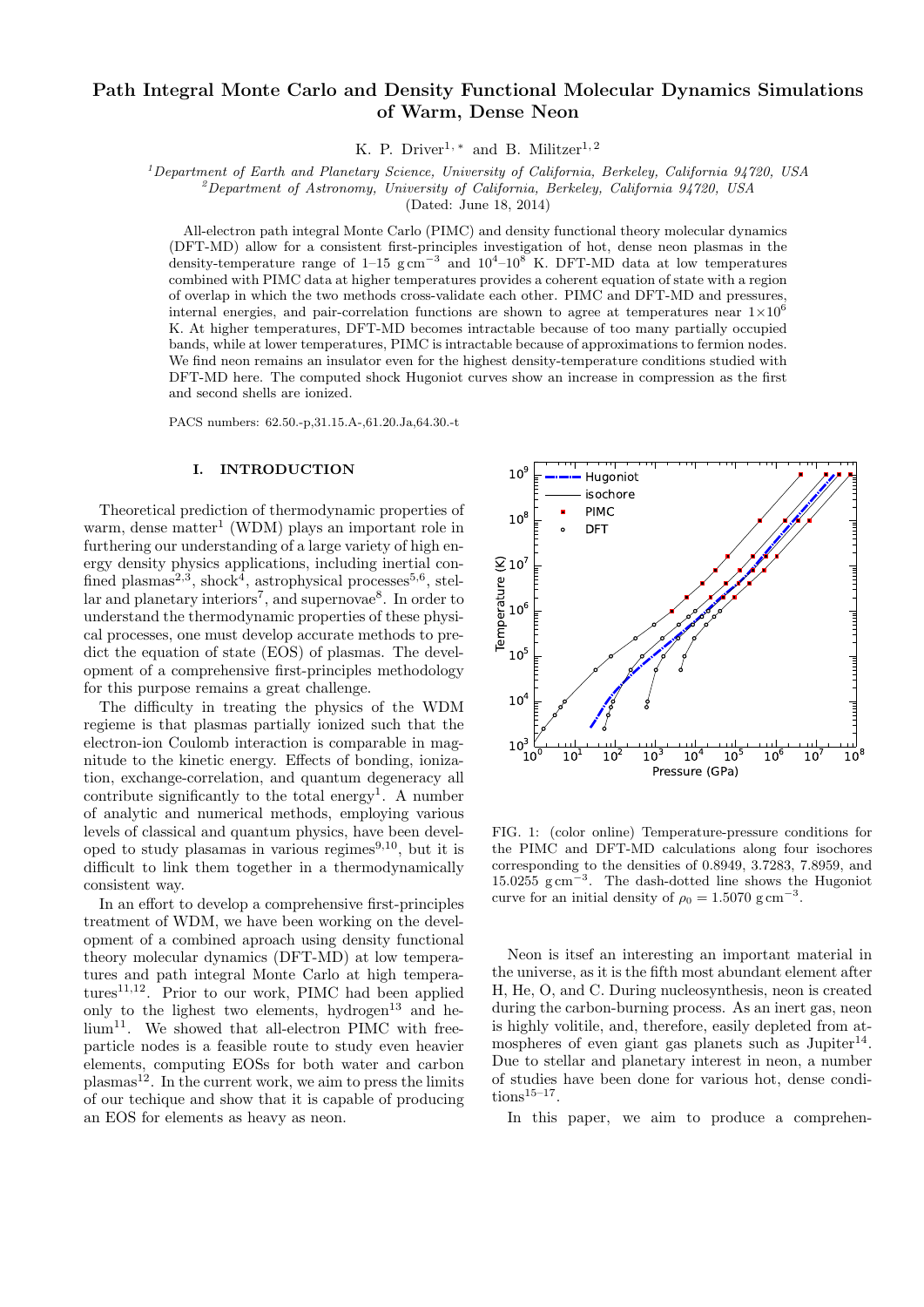sive, first-principles EOS for neon that covers a large temperature-density space  $(0.8949-15.0255 \text{ g cm}^{-3} \text{ and}$  $10^4$ – $10^8$  K). In Section II, we discuss the details of PIMC and DFT-MD methods used for our calculations. In Section III, we provide the EOS of over a wide temperaturedensity range and show that both PIMC and DFT-MD agree near  $1\times10^6$  K, where both methods are feasible. In section IV, we characterize the structure of the plasma by looking at various pair-correlation functions of electrons and nuclei. In section V, we show the electronic density of states for our DFT-MD calculations at the most extreme conditions. We find neon is still an insulator at  $1\times10^6$  K and 15.0255 g cm<sup>-3</sup>. Finally, in section VI, we discuss predictions for the for the shock Hugoniot curves.

### II. METHODS

A rigorous discussion of  $\text{PIMC}^{18}$  and DFT methods<sup>19</sup> and the details of our specific PIMC implementation have been reported previously<sup>11</sup>. In this section, we focus only on details that are important for specific neon simulations.

PIMC is a first-principles method for studying materials at high temperature where properties of materials are dominated by excited states. The thermal density matrix, which is efficiently computed within Feynman's path integral formalism, is the natural operator to use for computing of high-temperature observables. The PIMC method stochastically solves the full finite-temperature quantum many-body problem by treating electrons and nuclei on an equal footing. In contrast to DFT, PIMC efficiency increases with temperature as particles become more classical and fewer time slices are needed to describe quantum mechanical many-body correlations, scaling inversely with temperature.

PIMC uses a fixed nodal surface to avoid the fermion sign problem. Thus far, all PIMC implementations have employed a free-particle nodal structure, which is expected to be a good approximation for systems that are close to a fully ionized state. However, reliable results at surprising low temperatures have been obtained for hydrogen<sup>13</sup>, as well as carbon and water<sup>12</sup>. These results showed that free particle nodes are sufficient for a filled 1s states and 2s states that are sufficiently ionized. The use of free particle nodes as well as the lack of a non-local pseudopotential formulation<sup>20</sup> have limited its application to heavier elements.

For our PIMC simulations, the Coulomb interaction is incorporated via pair density matrices derived from the eigenstates of the two-body Coulomb problem. A sufficiently small time step is determined by converging total energy as a function of time step until the energy changes less than 0.2%. We use a time step of  $1/256$  Ha<sup>-1</sup> for temperatures below  $4\times10^6$  K and, for higher temperatures, the time step decreases as  $1/T$  while keeping at least five time slices in the path integral. In order to minimize finite size errors, the total energy is converged

to better than 0.2% for both 8- and 24- atom simple cubic simulation cells.

The framework of DFT provides an exact mapping of the many body problem onto a single particle problem, assuming an approximate exchange-correlation (XC) functional is known. For all but the simplest model systems, approximate XC functionals most widely used have been constructed based on data from zero temperature quantum Monte Carlo calculations of the electron  $\text{gas}^{21}$ . In the WDM regime, where temperatures are at or above the Fermi temperature, there is no expectation for an XC functional to provide accuracte description of the electronic physics. However, in previous PIMC and DFT-MD work on the electron  $\text{gas}^{22}$ , carbon<sup>12</sup>, and water<sup>12</sup>, it was shown that DFT functionals are are surprisingly accurate at very high temperatures.

Finite-temperature DFT uses a Fermi-Dirac function to allow for thermal occupation of single-particle electronic states<sup>23</sup>, but requires an increasing number of bands with temperature, crippling its efficiency at extreme temperatures. In addition, typically pseudopotentials replace the core electrons in each atom. It is possible the pseudopotential approximation may break down and should be compared with all-electron calculations, particularly as electrons are thermally excited out of the core. Orbital-free density functional methods aim to overcome such thermal band limitations, but several challenges remain to be solved<sup>24</sup>.

The DFT-MD simulations were performed with the Vienna Ab initio Simulation Package (VASP)<sup>25</sup> using the projector augmented-wave  $(PAW)$  method<sup>26</sup>. MD uses a NVT ensemble regulated with a Nosé-Hoover thermostat. Exchange-correlation effects are described using the Perdew-Burke-Ernzerhof<sup>27</sup> generalized gradient approximation. Electronic wave functions are expanded in a plane-wave basis with a energy cutoff of at least 1000 eV in order to converge total energy to chemical accuracy. Size convergence tests up to a 24-atom simulation cell at temperatures of 10,000 K and above indicate that total energies are converged to better than 2% in a 8-atom simple cubic cell. We find, at temperatures above 250,000 K, 8-atom cell results are sufficient since the kinetic energy far out weighs the interaction energy as such high temperatures. The number of bands in each calculation is selected such that thermal occupation is converged to better than 10<sup>−</sup><sup>4</sup> , which requires up to 9,000 bands in the highest temperature cases corresponding with the lowest density. All simulations are performed at the gammapoint of the Brillouin zone, which is sufficient for high temperature fluids, converging total energy to 0.01%

### III. EQUATION OF STATE RESULTS

In this section, we report our EOS results for four densities of 0.8949, 3.7283, 7.8959, and 15.0255 g cm<sup>-3</sup> and for a temperature range of  $10^4$ - $10^9$  K. The four isochores are shown in Figure 1.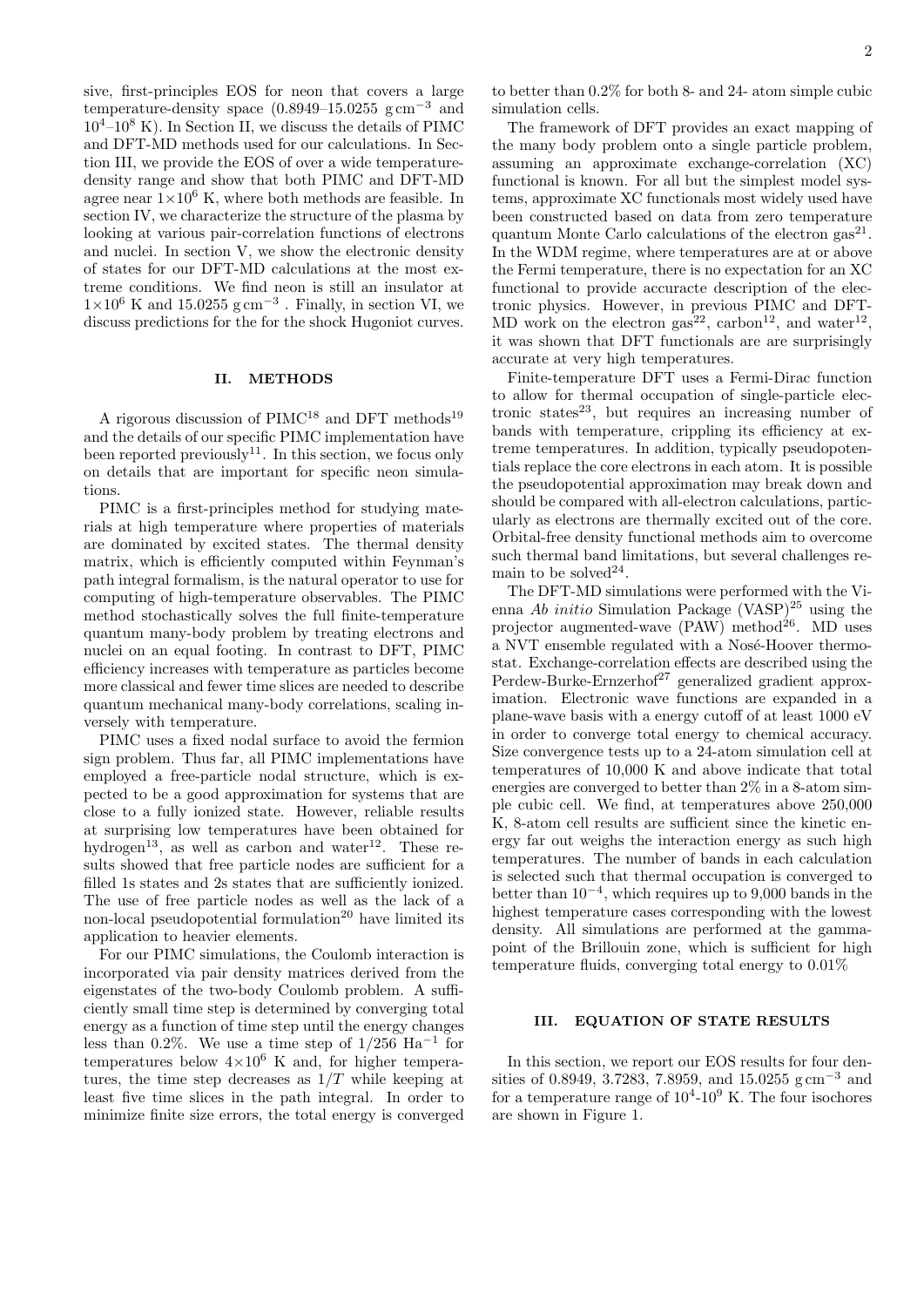

FIG. 2: (color online) Comparison of excess pressure relative to the ideal Fermi gas plotted as a function of temperature for neon.

Figure 2 compares pressures obtained for neon from PIMC and DFT-MD simulations and from the analytical Debye-Hückel plasma model<sup>28</sup>. Pressures,  $P$ , are plotted relative to a fully ionized Fermi gas of electrons and ions with pressure,  $P_0$ , in order to compare only the excess pressure contributions that result from particle interactions. DFT-MD excess pressures agree with PIMC to better than  $0.05\%$  at  $10^6$  K for the largest three densities. For the lowest density, we were unable to obtain converged DFT result at  $10^6$  K, and freeparticle nodes in PIMC start to break down at that point. Nonetheless, the excellent agreement near 10<sup>6</sup> K at all higher densities allows for cross-validation between DFT and PIMC, which implies the zero temperature DFT exchange-correlation potential remains valid at high temperatures and that the free-particle nodal approximation is valid in PIMC when atoms are partially and fully ionized. For the smallest density, we find the 2s state is 15% occupided when free particle nodes start to break down, while for the largest density, the 2s state is only 50% occupied at the breaking point. The two methods have comparable computational cost in the overlap region, but DFT computational cost starts to become prohibitive beyond  $7.5\times10^5$  K, and free particle nodes break



FIG. 3: (color online) Comparison of excess internal energies relative to the ideal Fermi gas plotted as a function of temperature for neon.

down below  $10^6$  K for all densities.

Figure 3 compares internal energies, E, plotted relative to the internal energy of a fully ionized Fermi gas,  $E_0$ . PIMC and DFT-MD results for excess internal energy agree to better than  $0.04\%$  at  $10^6$  K for the largest three densities. The DFT-MD and PIMC methods together form a coherent equation of state over all temperatures ranging to the weakly interacting plasma limit. PIMC extends the equations of state to the weakly interacting plasma limit at high temperatures, in agreement with the Debye-Hückel model<sup>28</sup>.

Table I provides the densities, temperatures, pressures and energies used to construct our EOSs. The DFT-MD energies have been shifted by 128.8661280 Ha/atom in order to shift the the PAW pseudpotential reference energy back to the absolute atomic energy. The shift was calculated by performing an all electron atomic calculation in the OPIUM  $\ddot{C}$  code<sup>29</sup> and a corresponding isolated atom calculation in VASP.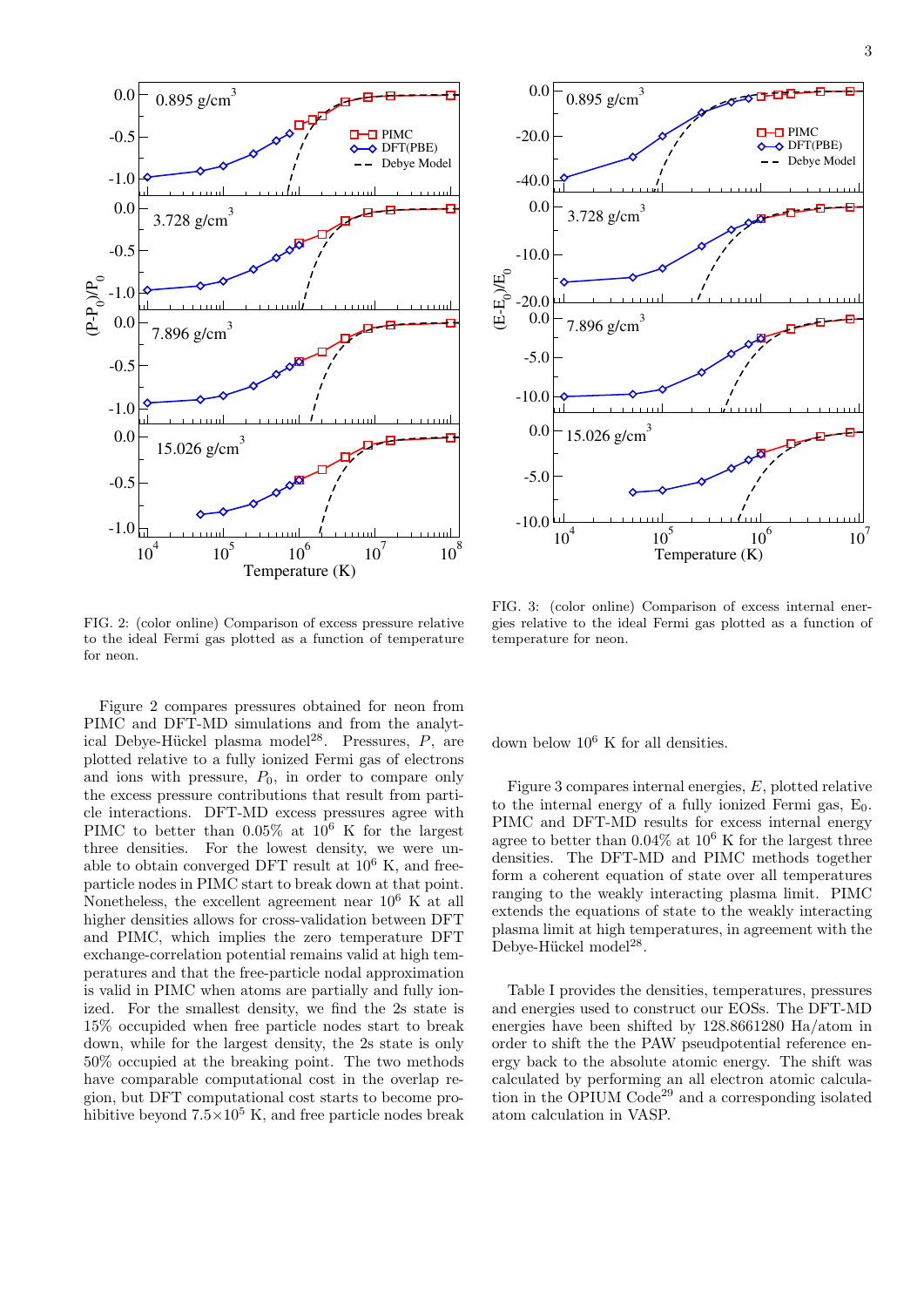TABLE I: EOS table with pressures and internal energies per atom. The numbers in parentheses indicates the statistical uncertainties of the DFT-MD and PIMC simulations.

| $\rho~(\rm g\,cm^{-3}$ )   | T(K)                   | P(GPa)                  | E(Ha/atom)           |  |
|----------------------------|------------------------|-------------------------|----------------------|--|
| $0.8948^a$                 | 1034730000             | 4196329(484)            | 54055(6)             |  |
| $0.8948^a$                 | 99497670               | 401383(260)             | 5170(3)              |  |
| $0.8948^a$                 | 16167700               | 64842(37)               | 826.1(5)             |  |
| $0.8948^a$                 | 8083850                | 31972(14)               | 400.5(3)             |  |
| $0.8948^a$                 | 4041920                | 15045(7)                | 164.5(2)             |  |
| $0.8948^a$                 | 2020960                | 6150(18)                | $-15.7(3)$           |  |
| $0.8948^a$                 | 1497010                | 4305(13)                | $-49.0(2)$           |  |
| $0.8948^a$                 | 998004                 | 2625(25)                | $-72.2(3)$           |  |
| $0.8948^{b}$               | 750000                 | $fix-16$ atom           | fix                  |  |
| $0.8948^{b}$               | 500000                 | fix-16atom              | fix                  |  |
| $0.8948^{b}$               | 250000                 | 326.1(4)                | $-120.226(1)$        |  |
| $0.8948^{b}$               | 100000                 | 80.1(2)                 | $-126.792(1)$        |  |
| $0.8948^{b}$               | 50000                  | 33.2(8)                 | $-128.204(1)$        |  |
| $0.8948^{b}$               | 10000                  | 5.70(5)                 | $-128.816(1)$        |  |
| $0.8948^{b}$               | 7500                   | 4.48(4)                 | $-128.829(1)$        |  |
| $0.8948^{b}$               | 5000                   | 3.23(2)                 | $-128.842(1)$        |  |
| $0.8948^{b}$               | 2500                   | 1.69(2)                 | $-128.856(1)$        |  |
| $0.8948^b$                 | 1000                   | 0.83(2)                 | $-128.864(1)$        |  |
|                            |                        |                         |                      |  |
| $3.7283^{a}$               | 1034730000<br>99497670 | 17481714(2218)          | 54050(7)             |  |
| $3.7283^a$                 |                        | 1678235(1064)           | 5181(3)              |  |
| $3.7283^a$<br>$3.7283^{a}$ | 16167700<br>8083850    | 268122(157)             | 813.3(5)<br>379.5(3) |  |
| $3.7283^a$                 | 4041920                | 130114(63)<br>58450(28) | 123.7(1)             |  |
| $3.7283^{a}$               | 2020960                | 24061(78)               |                      |  |
| $3.7283^{b}$               |                        |                         | $-33.0(2)$           |  |
| $3.7283^{b}$               | 1000000                | 9923(4)                 | $-86.770(4)$         |  |
| $3.7283^{b}$               | 750000                 | 6786(4)                 | $-99.176(7)$         |  |
|                            | 500000                 | 3882(4)                 | $-111.229(5)$        |  |
| $3.7283^b$                 | 250000                 | 1516(4)                 | $-122.180(6)$        |  |
| $3.7283^{b}$               | 100000                 | 477(2)                  | $-127.211(4)$        |  |
| $3.7283^{b}$               | 50000                  | 248(4)                  | $-128.280(5)$        |  |
| $3.7283^{b}$               | 10000                  | 90.2(2)                 | $-128.767(1)$        |  |
| $3.7283^{b}$               | 7500                   | 80.0(2)                 | $-128.786(1)$        |  |
| $3.7283^{b}$               | 5000                   | 68.6(1)                 | $-128.804(1)$        |  |
| $3.7283^{b}$               | 2500                   | 54.9(1)                 | $-128.825(1)$        |  |
| $7.8959^a$                 | 1034730000             | 37020409(4549)          | 54042(7)             |  |
| $7.8959^a$                 | 99497670               | 3540121(2430)           | 5155(4)              |  |
| $7.8959^a$                 | 16167700               | 561943(312)             | 798.5(5)             |  |
| $7.8959^a$                 | 8083850                | 270886(130)             | 362.6(3)             |  |
| $7.8959^a$                 | 4041920                | 118753(49)              | 99.5(1)              |  |
| $7.8959^a$                 | 2020960                | 49057(164)              | $-41.8(2)$           |  |
| $7.8959^{b}$               | 1000000                | 21019(31)               | $-91.23(2)$          |  |
| $7.8959^{b}$               | 750000                 | 14588(36)               | $-102.47(2)$         |  |
| $7.8959^{b}$               | 500000                 | 8675(37)                | $-113.23(1)$         |  |
| $7.8959^{b}$               | 250000                 | 3750(18)                | $-122.78(1)$         |  |
| $7.8959^{b}$               | 100000                 | 1608(9)                 | $-127.125(7)$        |  |
| $7.8959^{b}$               | 50000                  | 1050(8)                 | $-128.105(6)$        |  |
| $7.8959^{b}$               | 10000                  | 650.8(5)                | $-128.576(1)$        |  |
| $7.8959^{b}$               | 7500                   | 616.1(7)                | $-128.576(1)$        |  |
| $15.0255^a$                | 1034730000             | 70454931(8274)          | 432356(51)           |  |
| $15.0255^a$                | 99497670               | 6738033(4770)           | 5152(4)              |  |
| $15.0255^a$                | 16167700               | 1061043(1255)           | 785(1)               |  |
| $15.0255^a$                | 8083850                | 505320(302)             | 342.8(3)             |  |
| $15.0255^a$                | 4041920                | 218379(136)             | 79.1(1)              |  |
| $15.0255^a$                | 2020960                | 92899(342)              | $-47.6(2)$           |  |
|                            |                        |                         |                      |  |

| IABLE I. (Continued.) |       |                   |                                                        |  |  |  |
|-----------------------|-------|-------------------|--------------------------------------------------------|--|--|--|
|                       |       |                   | $\rho$ (g cm <sup>-3</sup> ) T (K) P (GPa) E (Ha/atom) |  |  |  |
| $15.0255^b$           |       | 1000000 41193(82) | $-94.34(4)$                                            |  |  |  |
| $15.0255^b$           |       | 750000 29324(37)  | $-104.66(2)$                                           |  |  |  |
| $15.0255^b$           |       | 500000 18607(35)  | $-114.22(1)$                                           |  |  |  |
| $15.0255^b$           |       | 250000 9400(17)   | $-122.70(1)$                                           |  |  |  |
| $15.0255^b$           |       | 100000 5370(23)   | $-126.55(1)$                                           |  |  |  |
| $15.0255^b$           | 50000 | 4346(20)          | $-127.44(1)$                                           |  |  |  |

 $TATET/$ 

| w<br>i |
|--------|
|        |

 $b$ DFT-MD



FIG. 4: (color online) Nuclear pair-correlation functions for neon from PIMC at temperatures of  $4 \times 10^6$ ,  $1.6 \times 10^7$ , and  $1\times10^8$  K for each density.

# IV. PAIR-CORRELATION FUNCTIONS

In this section, we study the structure of neon plasmas. Pair-correlation functions<sup>30</sup> between the various particles are analyzed as a function of temperature and density. The data gives insight into details of the temperaturedriven ionization process.

Figure 4 shows nuclear pair-correlation functions computed with PIMC. At low temperature, the atoms are kept farthest apart as atoms are repelled by Pauli re-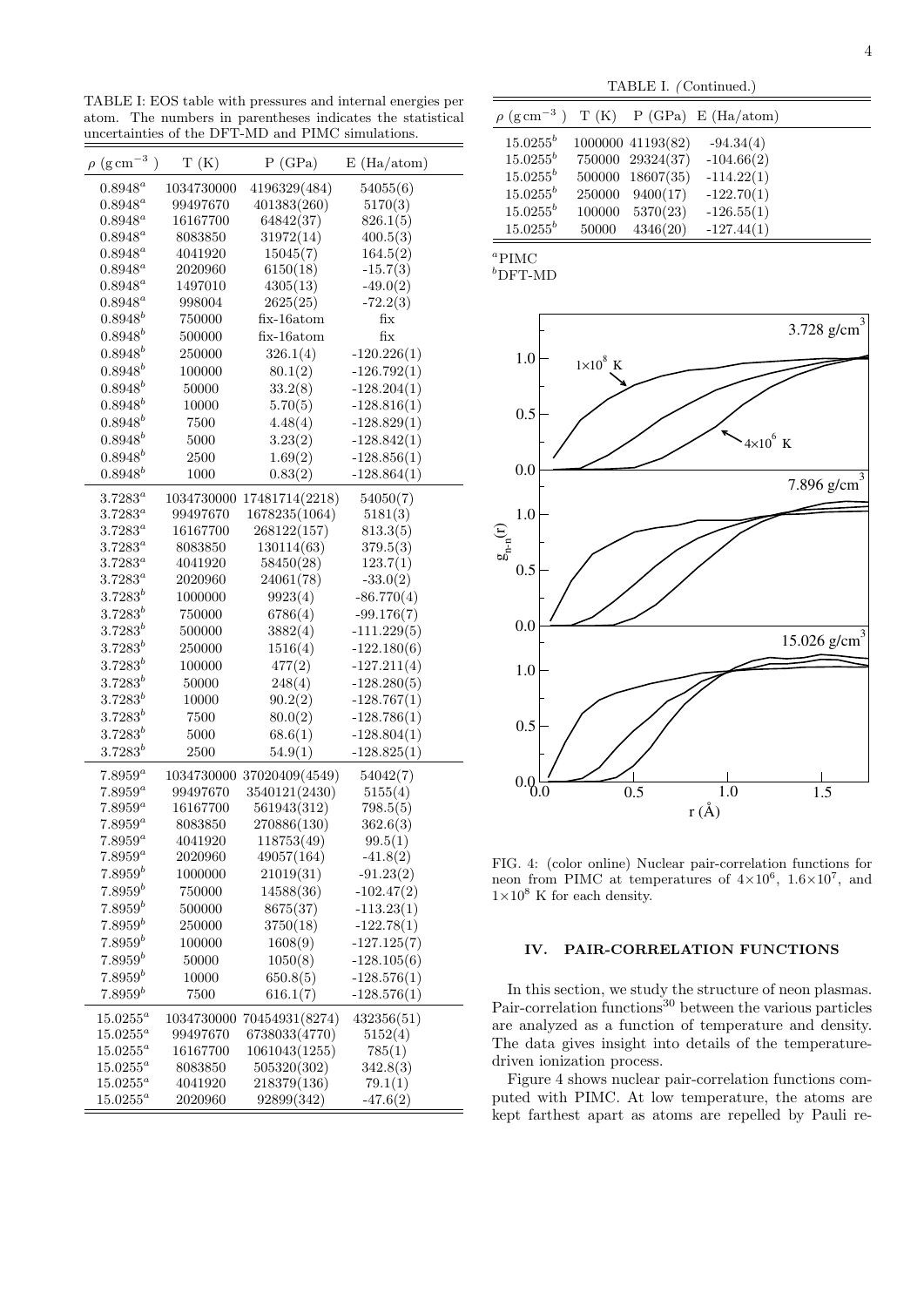

FIG. 5: (color online) Comparison of PIMC and DFT nuclear pair-correlation functions for neon at  $1 \times 10^6$  K.

pulsion amongst the bound electrons as well as by their Coulomb interaction. As temperature increases, the nuclei gain kinetic energy leading to stronger collisions, and atoms become more ionized, gradually minimizing effects of Pauli repulsion. At the highest temperature, the system approaches the Debye-Hückel limit, behaving like a correlated system of screened Coulomb charges. The  $q(r)$ functions depend only weakly on the density. Still at high density, the chance of finding two nuclei at close range is slightly increrased.

Figure 5 compares the nuclear pair-correlation functions of PIMC and DFT at a temperature of  $1\times10^6$  K. These  $q(r)$  curves verify that PIMC and DFT predict consistent structural properties in addition to the agreement in the equation of state.

Figure 6 shows  $N(r)$ , the integral of the pair correlations, that represent the average number of electrons within a sphere of radias  $r$  around a given nucleus. This number decreases with increasing temperature as atoms become ionized and electrons become unbound. At low density, the 1s core state is fully occupied at  $1\times10^6$  K, as it agrees with the isolated 1s core state. Ionization of the 1s occurs over the temperature interval from 1 to 8  $\times 10^6$  K. At high density, the 1s core state is still fully occupied at temperatures up to  $2\times10^6$  K, indicating ionization fraction still decreases with density and is not pressure-driven process as would expected if neon were close to metallization. In the next section, we demonstrate the neon remains an insulator for all densities under consideration.

Figure 7 shows nucleus-electron pair correlations as a function of temperature and density. At low temperature and high density, we find more electrons near the nuclei, reflecting a lower ionization fraction. At higher temperatures, electrons are thermally excited and gradually become unbound, decreasing their correlation with the nuclei. As the density is increased, the electrons are



FIG. 6: (color online) Number of electrons contained in a sphere of radius,  $r$ , around a neon nucleus.

more likely to reside near the nuclei confirming the absence of any pressure-drive ionization seen in Fig. 6.

Figure 8 shows electron-electon pair-correlations with their spins opposite. The function is multiplied by the particle density  $\rho$ , so that the integral under the curves is related to the number of electrons fix. The electrons are most highly correlated for low temperatures since electrons are most strongly bound to the nuclei in those cases. As temperature increases, electrons are thermally excited, decreasing the correlation. Higher densities increase correlation at short distances, consistent with a lower ionization fraction.

Figure 9 shows electron-electon pair-correlations with their spins parallel. The shape of those functions are controlled by two effects. Different elelctrons with parallel spin are bound to a single nucleus, which lead to a positive correlation at intermediate distances. For short separations, Pauli exclusion takes over and thus all those function decay to zero for small  $r$ .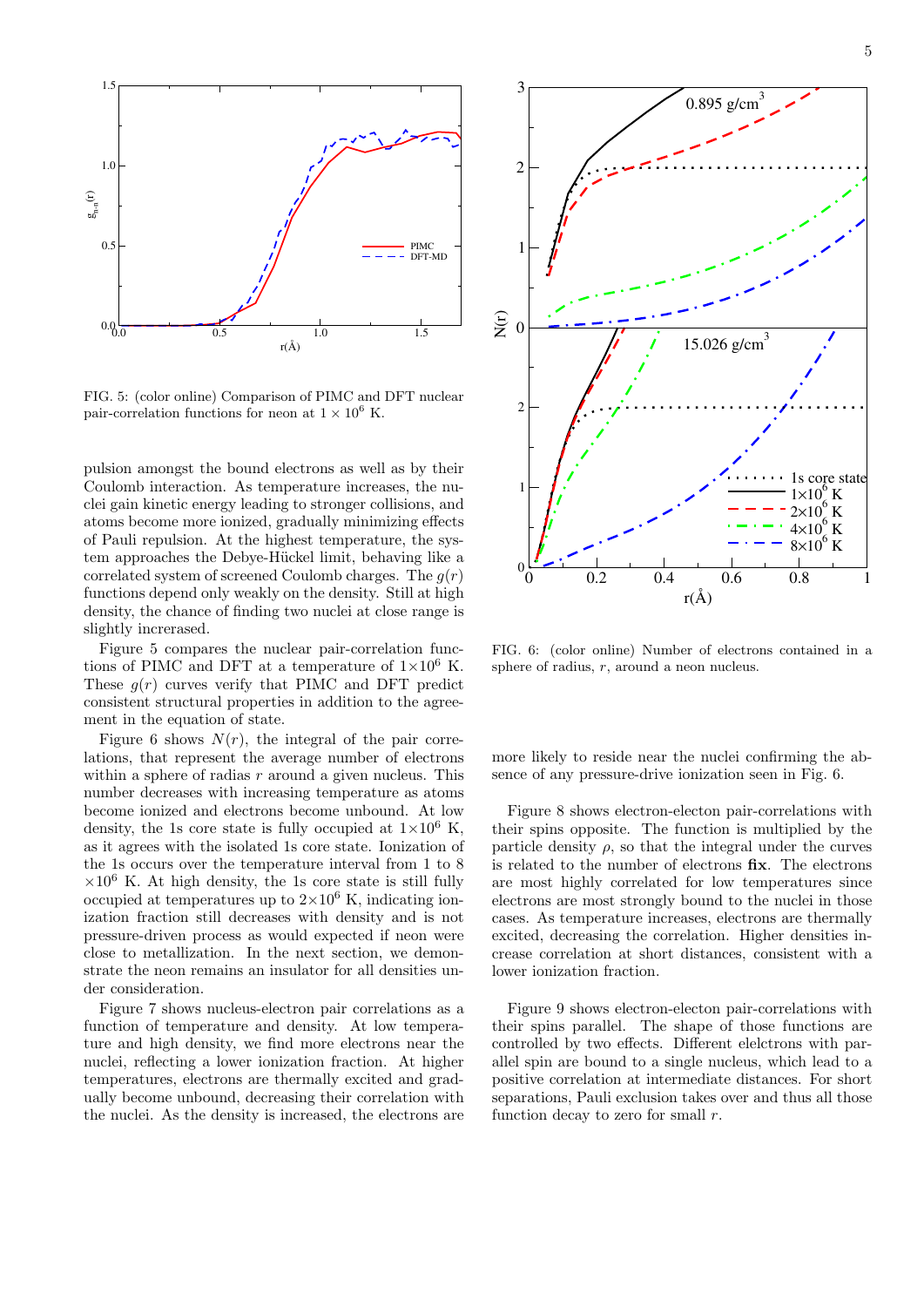

FIG. 7: (color online) The electron-nucleus pair-correlation functions calculated with PIMC.

### V. ELECTRONIC DENSITY OF STATES

In this section, we briefly examine whether the effects of high temperature and density can introduce closure of the electronic band gap in fluid neon. Solid neon is the material with the highest metallization pressure  $32,33$ followed by helium<sup>34,35</sup>. With DFT-MD simulations, it has been shown that the atomic disorder present in fluid helium reduces the metallization pressure significantly<sup>36</sup>. We therefore analyze electronic density of states in our DFT-MD simulations of neon.

Figure 10 compares total available DOSs and thermally occupied DOSs at a density of 15.0255  $\text{g cm}^{-3}$  and temperatures of  $5\times10^5$  and  $1\times10^6$  K. Results were obtained by averaging over at least 100 snapshots from equally spaced DFT-MD trajectories. The eigenvales of each snapshot were aligned at their Fermi energy. To simplify Figure 10, an additional shift is introduced to align the resulting gaps at zero.

The two occupied DOS have large peaks near −30 eV reminiscent of the atomic 2s and 2p states, followed by a gap at the Fermi energy, which is then followed by a continuous spectrum of conducting states. For both temperatures, a large fraction of electrons are excited across the gap, which plays a role in the increase of pressure



FIG. 8: (color online) The electron-electron pair-correlation functions for electrons with opposite spins calculated with PIMC.

seen in Figure 2 and in the increase of the compression ratio of Hugoniot curves discussed in the next section. Unlike hydrogen and helium, whose gaps close turning them into metals $34,36-38$ , we do not find the gap for fluid neon closes for the even most extreme conditions we have studied here.

# VI. SHOCK COMPRESSION

Dynamic shock compression experiments are the preferred laboratory experiments to probe the properties of materials at high pressure and temperature. Lasers<sup>39</sup>, magnetic fields<sup>40</sup>, and explosives<sup>41</sup> have been used to generate shock waves that reached megabar pressures. Under shock compression, the initial state of a material characterized by internal energy, pressure, and volume  $(E_0, P_0, V_0)$  changes to the final state described by  $(E, P, V)$ . The conservation of mass, momentum, and energy yields the Hugoniot condition<sup>42</sup>,

$$
H = (E - E_0) + \frac{1}{2}(P + P_0)(V - V_0) = 0.
$$
 (1)

For one set of initial conditions, the shock Hugoniot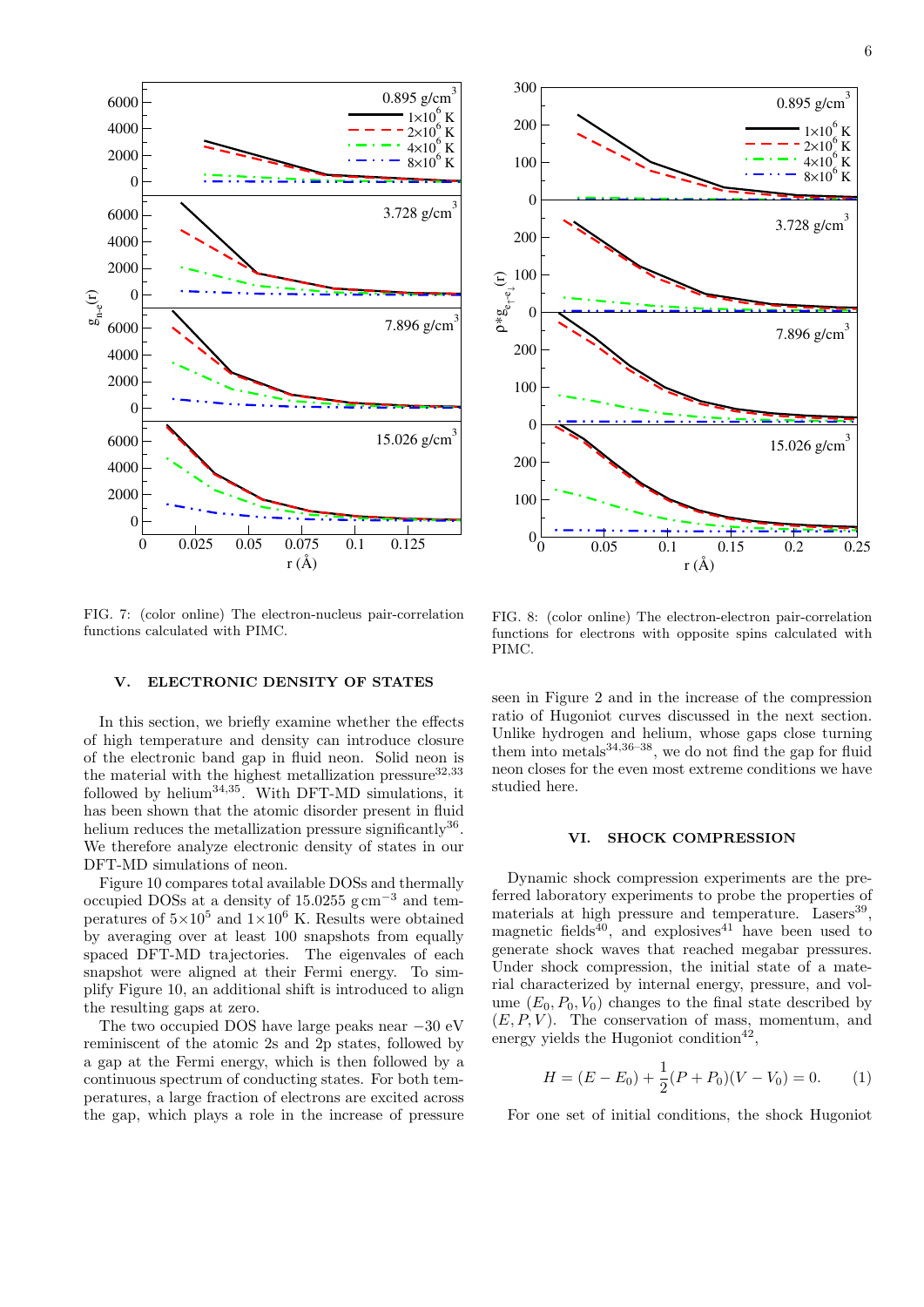

FIG. 9: (color online) The electron-electron pair-correlation functions for electrons with parallel spins calculated with PIMC.



FIG. 10: (color online) Electronic density of states (DOS) of dense, fluid neon. The solid lines represent all available states while dashed lines show the occupied DOS. The curves are normalized such that the occupied DOS integrates to 1.



FIG. 11: (color online) Shock Hugoniot curve for different initial densities. The label on the curve specified the ratio of the initial density to that of neon at 4 K,  $1.5070$   $\text{g cm}^{-3}$ .



FIG. 12: (color online) Hugoniot curves for different precompression ratios.

curve refers to the collection of final states that can be obtained for different shock velocities. This curve can be predicted theoretically from an EOS table as given in Table I. For the initial state of the principal Hugoniot curve, we have choosen the density of solid neon at 4 K and ambient pressure,  $\rho_0 = 1.5070 \text{ g cm}^{-3}$  (Ref. [43]). We computed the corresponding internal energy with DFT calculations of a face-centered cubic (fcc) solid. The resulting Hugoniot curve has been plotted in  $T-P$  and  $P-\rho$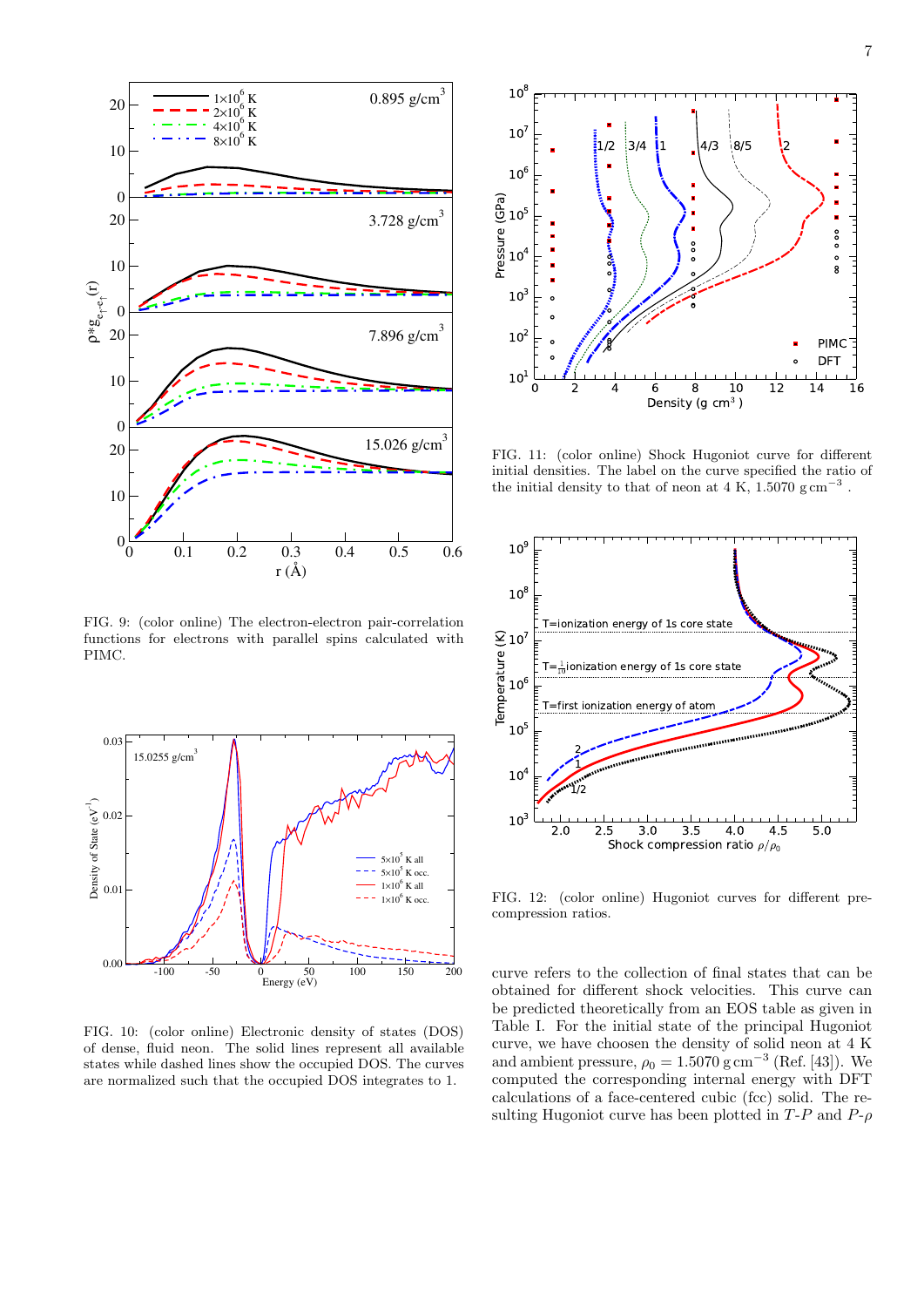spaces in Figs. 1 and 11, respectively.

Shock wave experiments have been employed diamond anvil cells to pre-compress the sample statically before a shock is launched. This technique allows one to increase the initial density and then reach much higher final densities. Thus density-temperature conditions much deeper in the interiors of planets can be reached  $44$ . We repeated our Hugoniot calculations for initial densities ranging from 1/2 to 2-fold the ambient value,  $\rho_0$ .  $P_0$ and  $E_0$  were again derived from DFT calculations of an fcc solid since experimental<sup>45–47</sup> and theoretical<sup>48</sup> work consistently predict this crystal structure for solid neon.

Figure 11 shows the resulting family of Hugoniot curves. While starting from the ambient density had led to a maximal shock density of  $7.202 \text{ g cm}^{-3}$ , a 2fold pre-compression to 13.6 GPa yields a much higher maximum shock density of  $14.37 \text{ g cm}^{-3}$ , as expected. The shock compression behavior can best be analyzed by dividing the shock density by the initial density, which has been done for three representative Hugoniot curves in Figure 12. In the high-temperature limit, all curves converge to compression ratio of 4, which is the value of an ideal gas. However, compression ratios close to 4-fold may already be obtained at lower temperature where interaction effects are still important. In general, the shock compression ratio is controlled by the excitation of internal degrees of freedom that increase the compression and by interaction effects between particle that reduce  $it^{49}$ . Consistent with our results for hydrogen and helium<sup>11</sup>, we find that an increase in the initial density leads to a slight reduction in the shock compression ratio (Figure 12) because particles interact more strongly at higher density.

The Hugoniot curves in Figure 12 also exhibit two maxima if the shock densities are compared for different temperatures. The two compression maximum can be attributed to the ionization of electrons in the first and second shell. On the principal Hugoniot curve, the first maximum of  $\rho/\rho_0=4.779$  occurs at temperature of  $6.265 \times 10^5$  K (53.93 eV), which is above the first ionization energy of the neon atom, 21.56 eV. A second compression maximum of  $\rho/\rho_0=4.968$  is found for a temperature of  $4.355 \times 10^6$  K (375.3 eV). This maximum can be attributed to the ionization of the 1s core states of the neon ions. From comparison, the ionization of the last electron requires an energy of 1360 eV. In the temperature interval near the compression maximum,  $2 - 8 \times 10^6$ K, we find a substantial reduction of the charge density around the nuclei, which we plotted in Figure 6 confirming our ionization hypothesis.

Conditions where the 1s state are partially or fully ionized are very difficult to study with DFT-MD simulations because one typically employs pseudopotential with a frozen 1s core to reach a level of efficiency that makes MD simulations with many particles possible in the first place. Thus neon is the second material after helium<sup>49</sup> where it has been shown that PIMC simulations are necessary to determine the maximum compression along the principle Hugoniot curve.

#### VII. CONCLUSIONS

In this work, we have combined PIMC with DFT-MD to construct a coherent EOS for neon for large range of densities and temperaures. The two methods validate each other near temperatures of  $1\times10^6$  K, where both methods are capable of producing results. This work presses the limits of our combined PIMC/DMF-MD approach to computing EOSs for WDM from firstprinciples, where we employ only free-particle nodes in PIMC.

Unlike hydrogen and helium, we do not find neon becomes metallic for the most extreme conditions studied here.

Our analysis of the pair correlation functions describes how the structure of the plasma changes with temperature and density as atom are ionized and electrons in the first and second shells become free. The ionization imprints an signature on the shock Hugoniot curves. We find that PIMC simulations are necessary to determine the state of the highest shock compression.

#### Acknowledgments

This research is supported by the U. S. Department of Energy grant DE-SC0010517. Computational resources were provided in part by National Center for Atmospheric Research.

- <sup>∗</sup> Electronic address: kdriver@berkeley.edu; URL: http: //militzer.berkeley.edu/~driver/
- <sup>1</sup> M. Koenig *et al.*, Plasma Phys. Contr. F. 47 (2005).
- <sup>2</sup> M. K. Matzen, Phys. Plasmas 12, 055503 (2005).
- $3$  I. Cook, Nat. Mater. 5, 77 (2006).
- <sup>4</sup> R. Cauble, D. K. Bradley, P. M. Celliers, G. W. Collins, L. B. D. Siliva, and S. J. Moon, Contrib. Plasma Physics 41, 239 (2001).
- <sup>5</sup> H. M. V. Horn, Science **252**, 384 (1991).
- <sup>6</sup> G. Chabrier, F. Douchin, and A. Y. Potekhin, J. Phys.: Condens. Matter 14, 9133 (2002). 7
- J. J. Fortney, S. H. Glenzer, M. Koenig, B. Militzer, D. Saumon, and D. Valencia, Phys. Plasmas 16, 041003 (2009).
- 8 J. M. Lattimer, Ann. Rev. Nucl. Part. Sci. 31, 337 (1984).
- 9 J. M. Dawson, Rev. Mod. Phys. 55, 403 (1983).
- <sup>10</sup> F. R. Graziani, V. S. Batista, L. X. Benedict, J. I. Castor, H. Chen, S. N. Chen, C. A. Fichtl, J. N. Glosli, P. E.